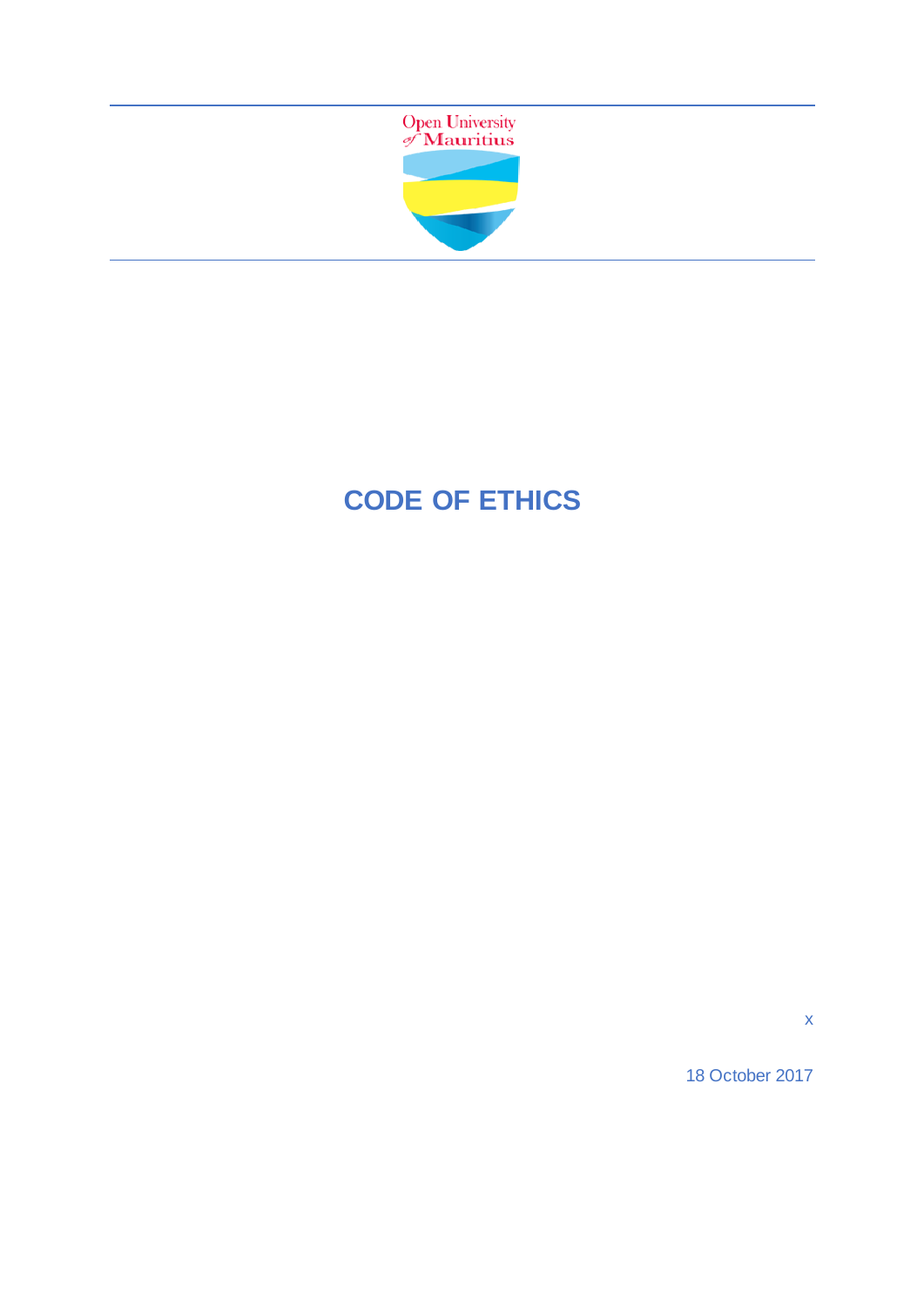### **CODE OF ETHICS**



# **Vision of the Open University**

To be among the best open universities in the world.

# **Mission of the Open University**

Use technology and flexible mode of teaching to serve society, transform lives and make high quality education, lifelong learning, and training accessible to everyone while promoting excellence in research.

#### **Our Values**

The Values of the Open University are:

- Openness, Diversity and Inclusion
- Excellence
- Engagement and
- Integrity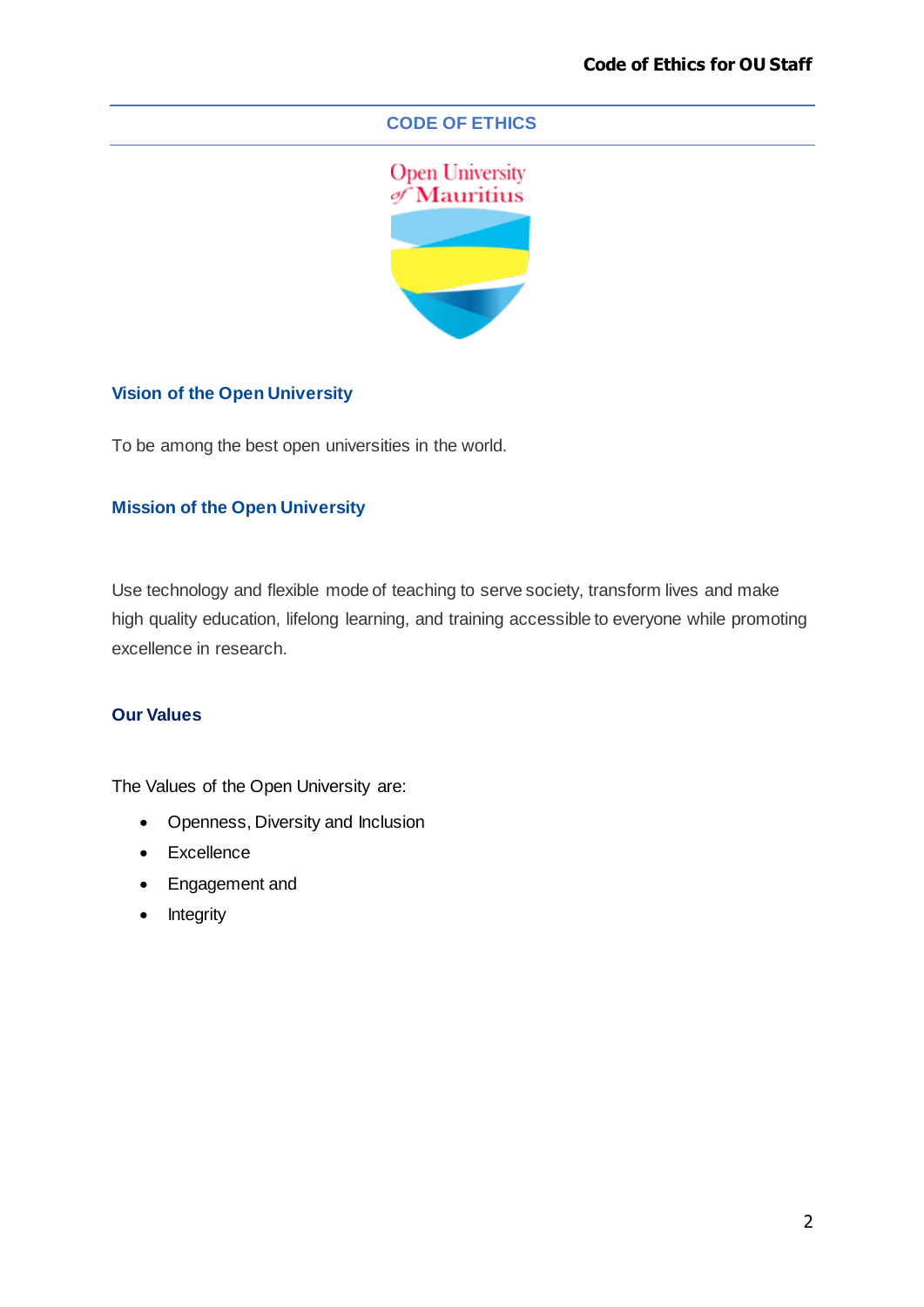# **CONTENTS**

| 1.  |  |
|-----|--|
| 2.  |  |
| 3.  |  |
| 4.  |  |
| 5.  |  |
| 6.  |  |
| 7.  |  |
| 8.  |  |
| 9.  |  |
| 10. |  |
| 11. |  |
| 12. |  |
| 13. |  |
| 14. |  |
| 15. |  |
| 16. |  |
| 17. |  |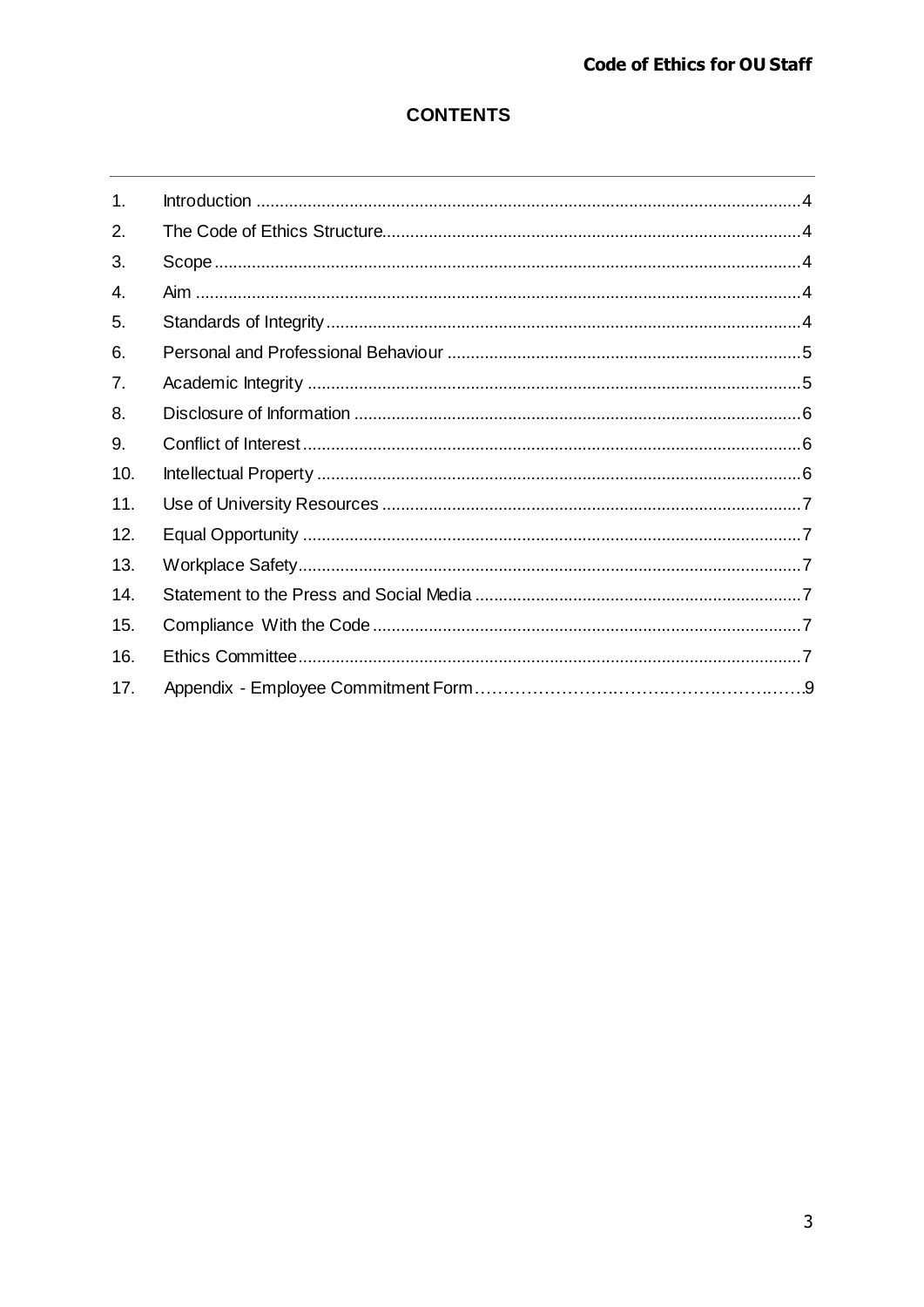#### <span id="page-3-0"></span>**1. INTRODUCTION**

This Code of Ethics is a written set of guidelines issued by the Open University, to its employees and stakeholders to help them conduct their actions in accordance with its primary values and ethical standards.

The Open University of Mauritius is committed to the highest standards of ethical conduct in all its activities. OU community has the responsibility to act ethically and in accordance with this Code of Ethics.

Since, its establishment in July 2012, the OU has recognised and acted upon the importance of ethical values that have been embedded in the University regulations. The Open University Act encompasses well-established ethical policies and procedures relating to our core activities of delivery and assessment of open distance learning courses (Academic), Research, Fundraising and Finance.

#### <span id="page-3-1"></span>**2. THE CODE OF ETHICS STRUCTURE**

The code describes the ethical conduct grounded in OU's core activities.

The OU Board has an overarching responsibility to keep this code under review. However, for each of the core areas, detailed ethical matters and processes, including the detailed consideration of ethical cases, rest with the University's Ethics Committee**.**

#### <span id="page-3-2"></span>**3. SCOPE**

The Code outlines the standards of behaviour expected of all members of the University Staff. It is intended to help and guide staff of OU to conform to the highest professional standards and work ethics. The Code should be read in conjunction with OU Act, policies and procedures. It requires compliance by all members of OU Staff: These include the following categories:

Academic and Non-Academic staff members who are employed by OU under regular or other employment contracts. It excludes the Code of Conduct of Learners.

This code sets the standard of professional conduct expected from each member of staff.

#### <span id="page-3-3"></span>**4. AIM**

Code of Ethics are fundamental to the OU values. The primary purpose of the Code of Ethics is to maintain a professional and safe environment in which the OU community can work and learn to promote a culture of fair and ethical behaviour while ensuring that the University meets its obligations.

#### <span id="page-3-4"></span>**5. STANDARDS OF INTEGRITY**

OU staff members must maintain high standards of integrity by upholding fundamental values that include, respect for the rights, differences and dignity of others, honesty and integrity in all dealings, accountability for actions and conduct in the workplace and compliance with the University regulations.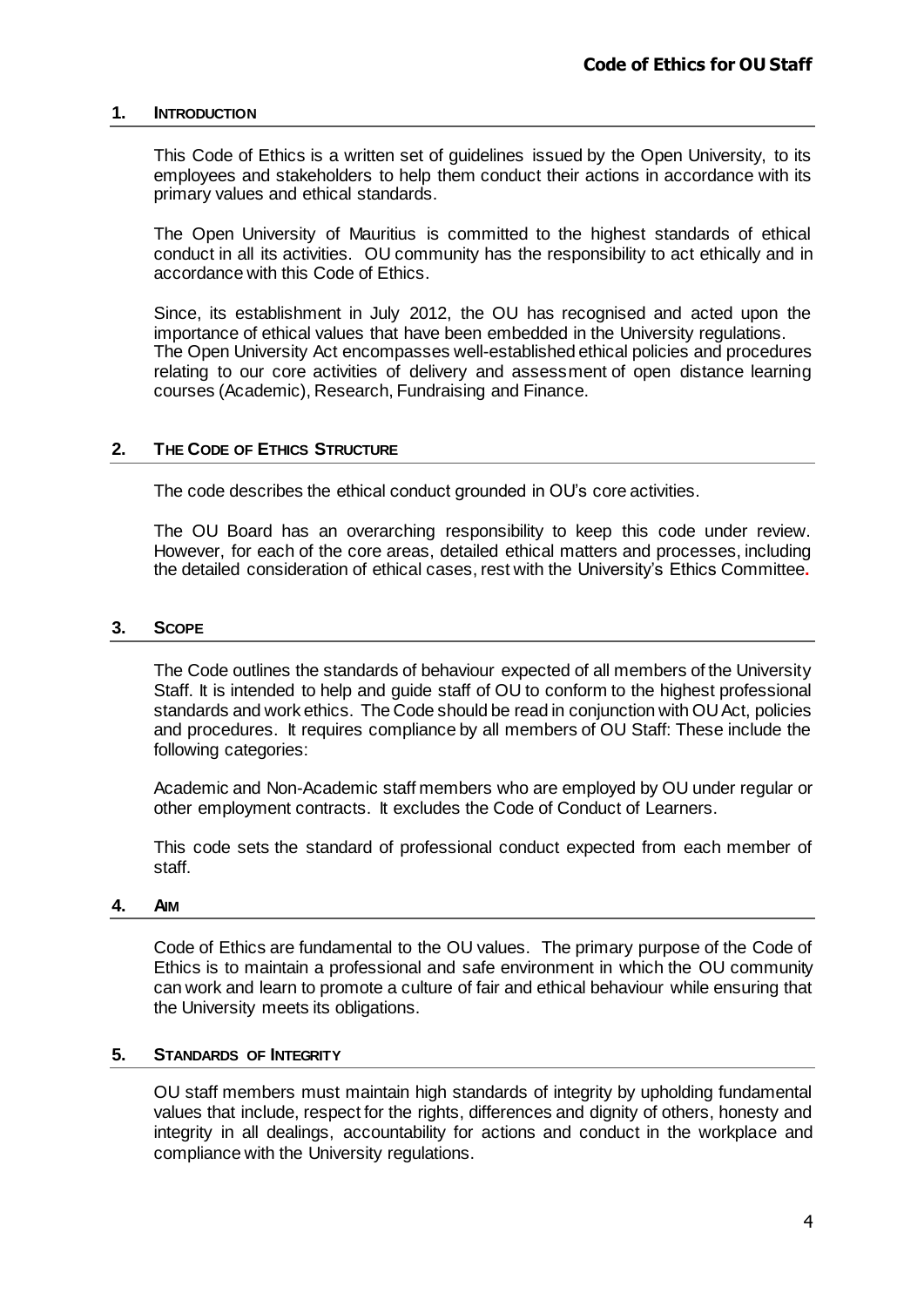#### <span id="page-4-0"></span>**6. PERSONAL AND PROFESSIONAL BEHAVIOUR**

All staff must:

- 6.1 maintain and develop knowledge and understanding of their area of expertise or professional field;
- 6.2 exercise their best professional and ethical judgement as well as carry out their duties and functions with integrity and objectivity;
- 6.3 act diligently, ethically and conscientiously;
- 6.4 act fairly and reasonably, and treat students, staff, visitors of the University as well as members of the public with respect, impartiality, courtesy and sensitivity;
- 6.5 avoid conflicts of interest;
- 6.6 maintain a co-operative and collaborative approach to working relationships; and
- 6.7 comply with existing rules and regulations, policies of the University and professional codes of conduct and practice, including in relation to: − the conduct of research; confidentiality and privacy of information;equal opportunity; health and safety policies and practices; efficient and effective use of University resources including information communication and technology resources; and protection of the University's interests in intellectual property arising from its teaching and research;
- 6.8 ensure that their personal appearance, dress and presentation are clean, tidy and appropriate for their work role;
- 6.9 not consume alcoholic drinks and smoke on Open University premises;
- 6.10 not accept gifts, and
- 6.11 never disclose any information related to the University without the consent of the Director-General.

#### <span id="page-4-1"></span>**7. ACADEMIC INTEGRITY**

The University strives to maintain the highest standards in all its teaching and research. Staff members must not conduct themselves in ways that may undermine the academic standards of its awards or the integrity and dissemination of its investigations. Examples of inappropriate conduct and breaches of Academic Integrity include but are not limited to the following:

- 7.1 granting undue favours to students;
- 7.2 receiving undue favours from students in exchange for academic favours;
- 7.3 disclosing personal information related to staff or students without their consent;
- 7.4 violation of University policies related to research and academic honesty including those guiding the conduct of tutorials, examinations and assessment and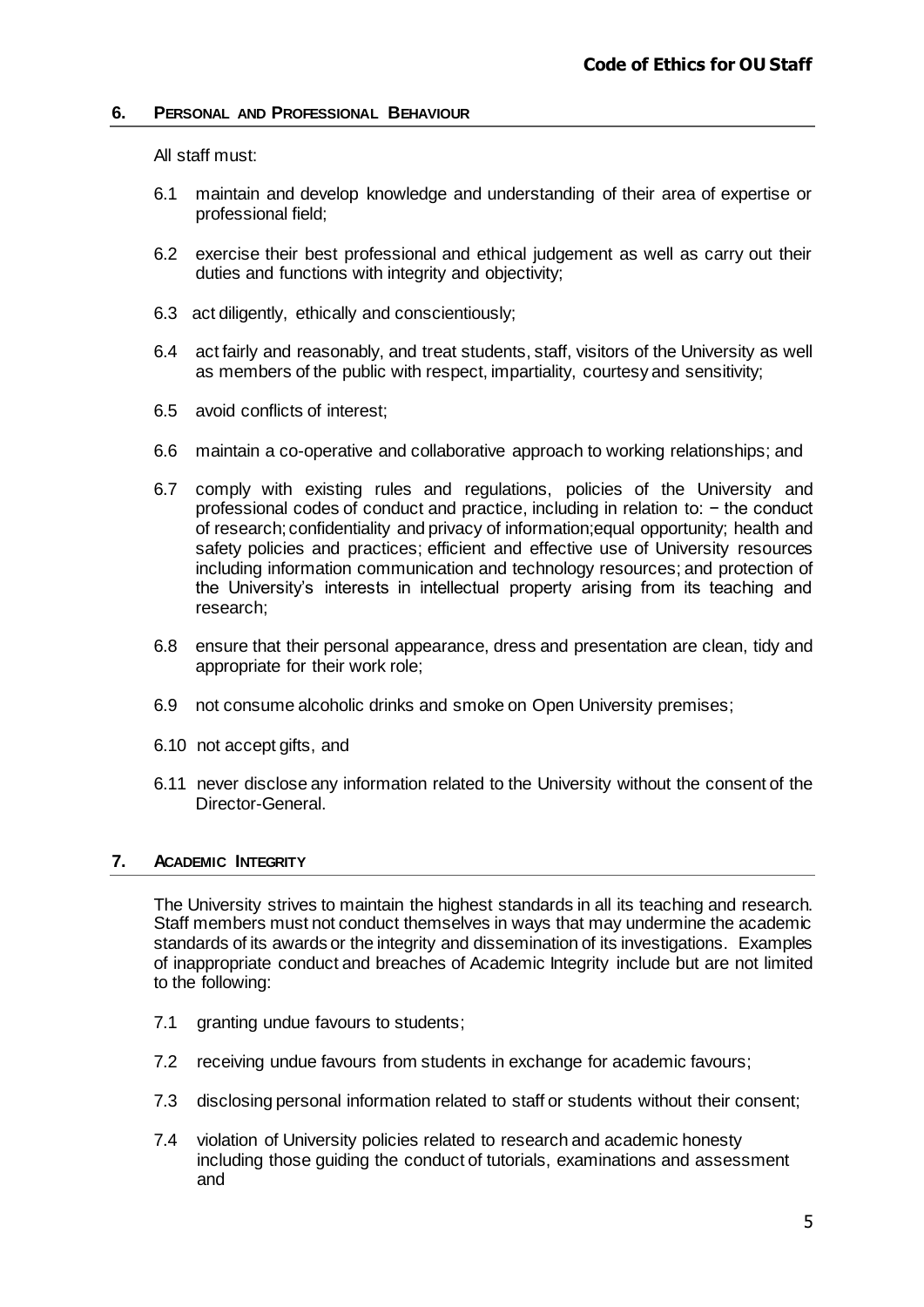7.5 engaging in plagiarism evidenced in published or unpublished research manuscripts.

#### <span id="page-5-0"></span>**8. DISCLOSURE OF INFORMATION**

In the performance of their official duties, all employees of OU have access to confidential information or other confidential documents. They shall ensure that confidential information to which they may have access are not disclosed. Employees must not disclose any information gained by them as a result of their employment to any unauthorised person or to the public, orally or in writing, without the prior approval, in writing, of the Director General. An employee authorised to report an information shall ensure that it is being done without causing prejudice to the organisation.

No officer shall have access to records relating to him, or in any circumstances, take copies of either minutes or correspondence contained in such records or else they may be liable to disciplinary action. They shall not, in any case whatsoever, misuse such information for their private interests.

OU employees shall be bound by, and shall continue to observe, their duties of confidentiality after they leave the service.

OU employees are not allowed to keep photocopies of any document and file of OU with them at office or at their residence without any prior approval in writing of the Director-General.

Members of staff are not allowed to talk about OU to the press or in any gathering including workshops, conferences and congress without the approval in writing of the Director-General.

#### <span id="page-5-1"></span>**9. CONFLICT OF INTEREST**

Conflict of Interest is defined as "A situation in which an individual's financial, professional or other personal considerations may directly or indirectly affect, or have the appearance of affecting, his or her professional judgement in exercising any official duty or responsibility."

Employees of the University and other community members shall conduct themselves in an honest and fair manner and shall not make any personal use or gain from University property or knowledge gained from their position.

Whenever necessary, they should declare their interest in writing to the Director-General.

#### <span id="page-5-2"></span>**10. INTELLECTUAL PROPERTY**

All staff must comply with the intellectual property regulations as specified in the OU General Rules.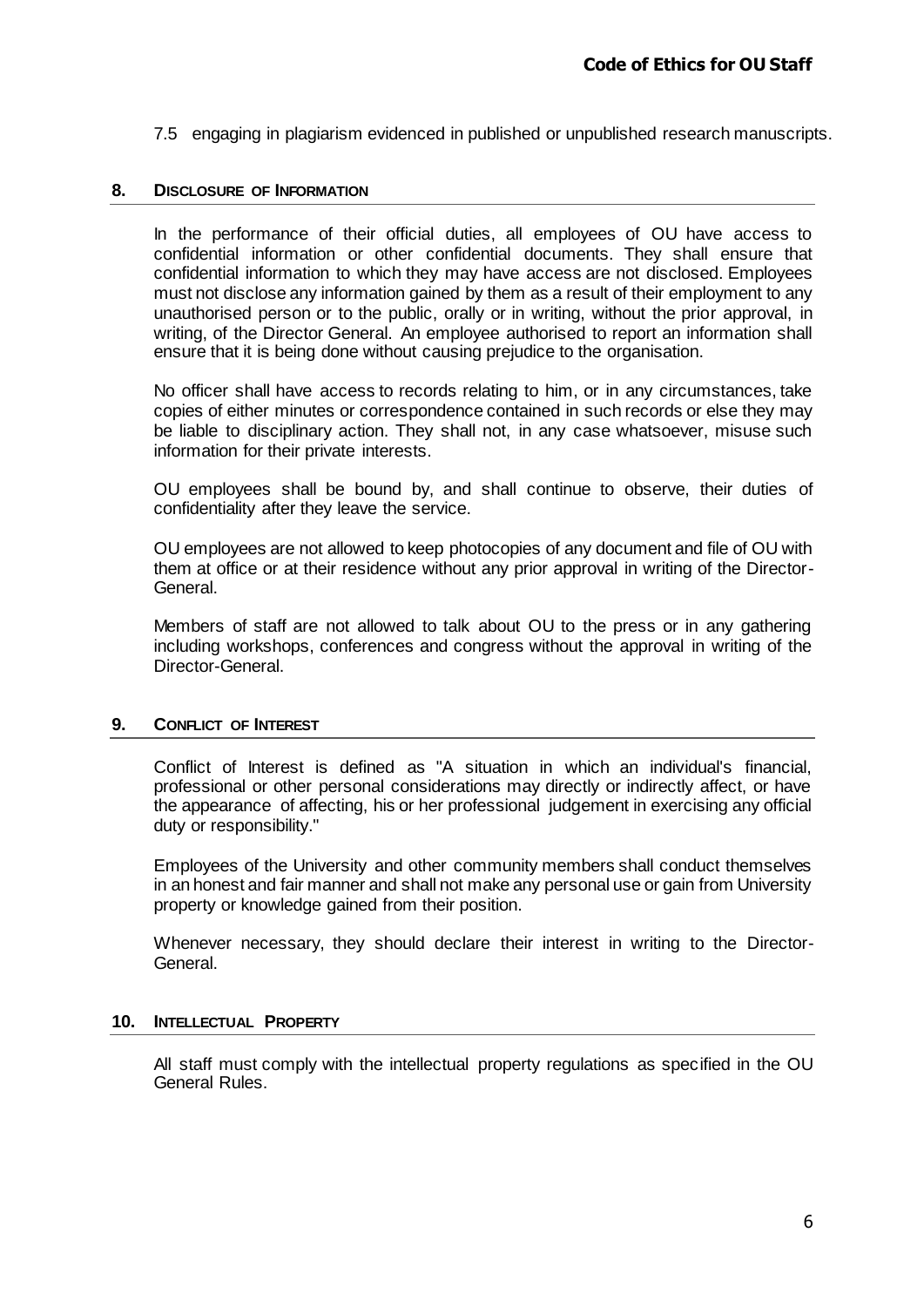#### <span id="page-6-0"></span>**11. USE OF UNIVERSITY RESOURCES**

- 11.1 All OU resources must be utilised for business purposes only and may not be used for personal gain or use. These include all office equipment, telephone and resources at the disposal of staff.
- 11.2 OU members have an obligation to act in the best interest and not let outside activities or interests interfere with their duties.

#### <span id="page-6-1"></span>**12. EQUAL OPPORTUNITY**

The Open University recognises that its employees are its most valuable resources and it shall therefore ensure that all its employees are treated fairly, with respect, dignity and equity. At the Open University, we strive to ensure that equal opportunity is a reality that our faculty, staff, and students can work and study in an environment free of unlawful harassment and discrimination.

The University discourages discrimination and harassment and provides equal opportunities for all its members, irrespective of their race, religion, gender, and any other characteristic protected by law.

#### <span id="page-6-2"></span>**13. WORKPLACE SAFETY**

The Open University has an obligation under the Occupational Health and Safety Act 2006 to provide a safe and healthy working environment. OU Officers have an obligation to take steps to protect their own health and safety and that of their colleagues, students and visitors.

OU Employees must observe risk management, health safety, security and personal protective equipment procedures and requirements. They must identify and report hazards promptly and supervisors must ensure risks are eliminated or controlled in line with Health and Safety policy of Open University.

#### <span id="page-6-3"></span>**14. STATEMENT TO THE PRESS AND SOCIAL MEDIA**

OU employees should not, without written approval of the Director-General, provide to the news media, social media, publish any information, or make public statements relating to the policies, activities, processes and documents of the Open University.

#### <span id="page-6-4"></span>**15. COMPLIANCE WITH THE CODE**

All Members of the OU Staff are accountable for their actions, and as members of the University community, are collectively responsible for upholding professional standards of behaviour. They must conduct their duties in compliance with the University Rules & Regulations and Policies.

#### <span id="page-6-5"></span>**16. ETHICSCOMMITTEE**

The Ethics Committee deals with all reports,complaints,problems and matters arising from this code of Ethics within the Open Universityof Mauritius . The Ethics Committee will ensure that this code is kept updated and provide advice on all matters pertaining to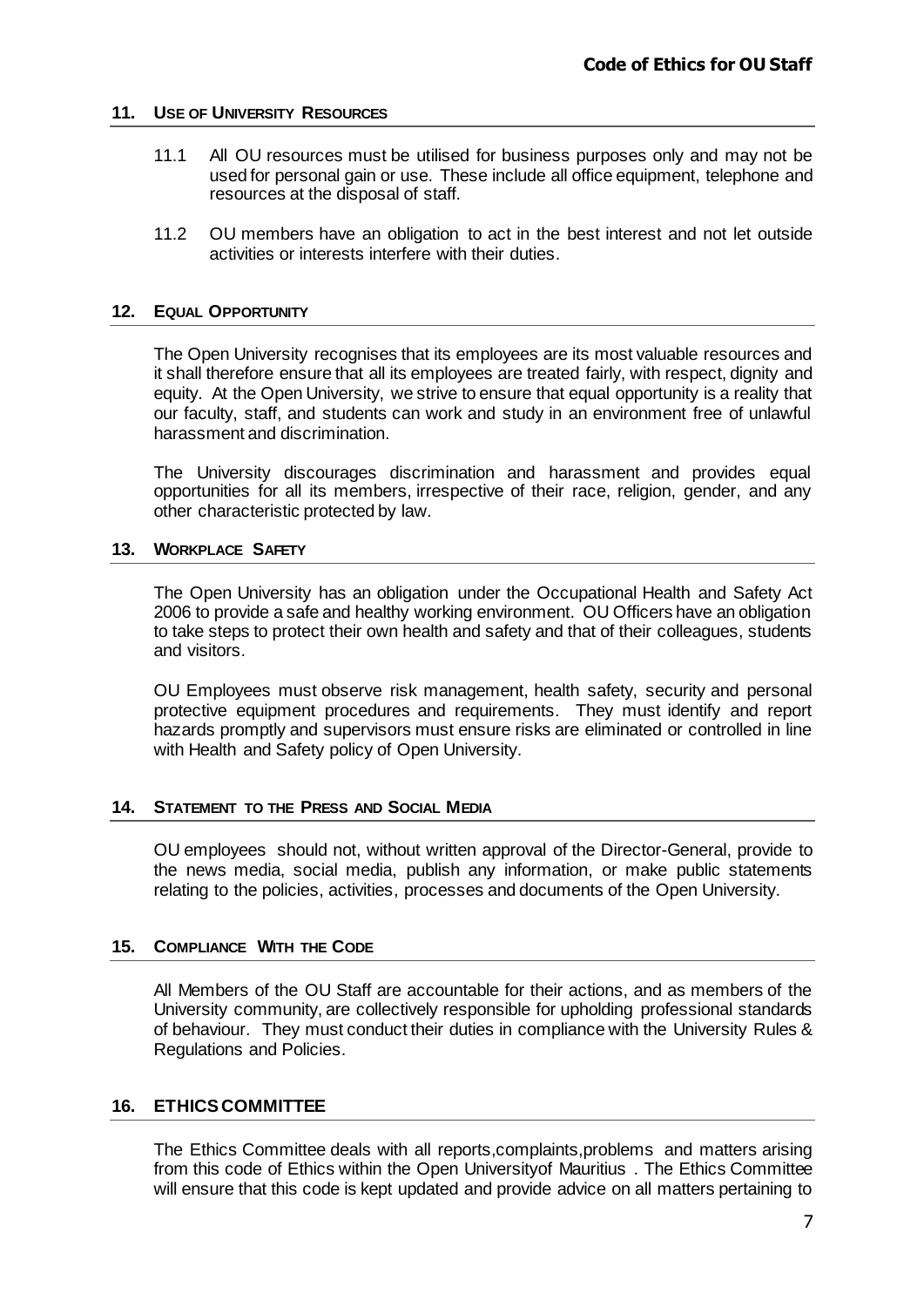the Code.The exact role,powers and members of the Ethics Committee is defined by the University Board.

This Code of Ethics and the matter contained herein are neither a contract of employment nor a guarantee of continuing policy. This Code may be amended or supplemented from time to time, with or without notice, by the Ethics Committee.